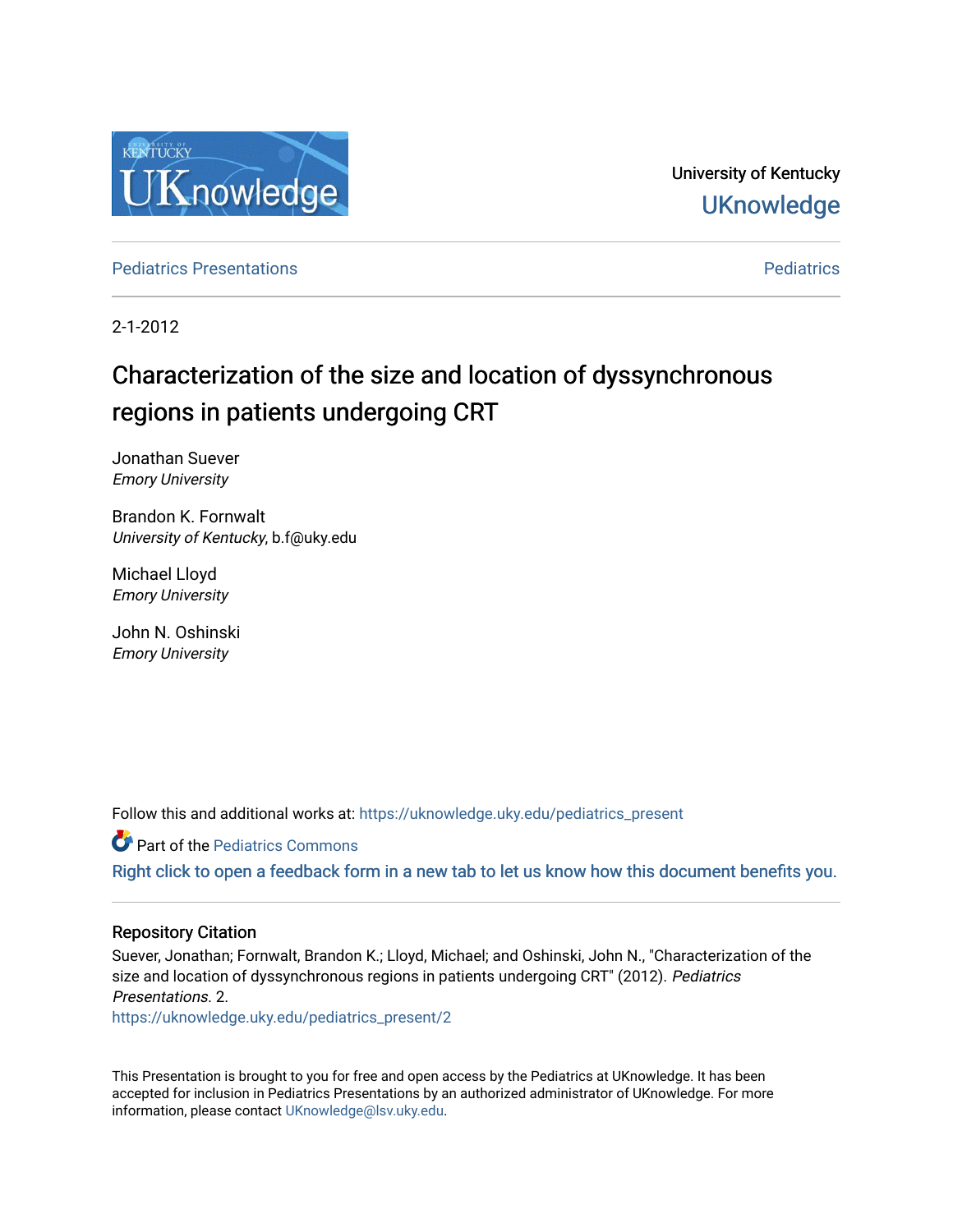

### **POSTER PRESENTATION CONSIDERATION CONSIDERATION**

# Characterization of the size and location of dyssynchronous regions in patients undergoing CRT

Jonathan Suever<sup>1\*</sup>, Brandon K Fornwalt<sup>2</sup>, Michael Lloyd<sup>3</sup>, John N Oshinski<sup>1,4</sup>

From 15th Annual SCMR Scientific Sessions Orlando, FL, USA. 2-5 February 2012

#### Background

The amount and location of left ventricular (LV) mechanical dyssynchrony affects an individual's ability to respond positively to cardiac resynchronization therapy (CRT) [Bax et al JACC 2005]. By using high temporal resolution short-axis cines, it is possible to derive radial motion curves throughout the LV. These radial motion curves can be used to create maps showing dyssynchronous regions in patients enrolled for CRT.

The objective of this study was to characterize the size and location of areas of mechanical dyssynchrony in patients scheduled for CRT by comparing their radial wall motion curves to radial motion curves from normal subjects.

#### Methods

CMR was performed in 5 normal subjects with no presence of dyssynchrony (QRS<120ms) and 13 patients scheduled for CRT that met current inclusion criteria (QRS>120ms, NYHA HF class III-IV).

Endocardial borders were traced in normal subjects and patients on high-temporal resolution SSFP shortaxis cines (60 frames per cardiac cycle). Radial shortening at 100 locations around the contour relative to the center of mass of the LV was determined for each slice. A reference curve was generated for each patient by averaging all curves with a similar trajectory using quality threshold (QT) clustering. The temporal delay between the radial motion curves at each location relative to the reference was determined using cross-correlation analysis. By repeating this analysis at all locations throughout the LV, a mechanical dyssynchrony map was

generated and projected onto an AHA 17-segment bullseye.

The mean and standard deviation of delay times throughout the LV were determined in the normal subjects. A "normal file" was defined using a 95% confidence interval based on these subjects. By comparing patients to this normal file, we could identify 1) the most dyssynchronous region and 2) the size of this dyssynchronous region.

#### Results

In the normal subjects, the normal range of delay times was -49 to 47 ms.

The most dyssynchronous region was posterolateral in 6 patients, anterolateral in 4 patients, and septal in 4 patients. The CRT patients had an average of 8.6 ±1.9dyssynchronous segments which comprised 48.9  $\pm 12.1$  % of the LV, figure [1.](#page-2-0)

#### Conclusions

Using cross-correlation analysis of radial displacement curves from high temporal resolution cine CMR images, regional mechanical dyssynchrony maps can be generated. By comparing patients to a "normal file", the size and location of dyssynchronous regions in the LV can be determined. These maps could be used for CRT LV lead placement planning.

#### Funding

This research was funded by the National Science Foundation Graduate Research Fellowship and the American Heart Association.

Full list of author information is available at the end of the article



© 2012 Suever et al; licensee BioMed Central Ltd. This is an open access article distributed under the terms of the Creative Commons Attribution License [\(http://creativecommons.org/licenses/by/2.0](http://creativecommons.org/licenses/by/2.0)), which permits unrestricted use, distribution, and reproduction in any medium, provided the original work is properly cited.

<sup>&</sup>lt;sup>1</sup>Wallace H. Coulter Department of Biomedical Engineering, Georgia Institute of Technology / Emory University, Atlanta, GA, USA